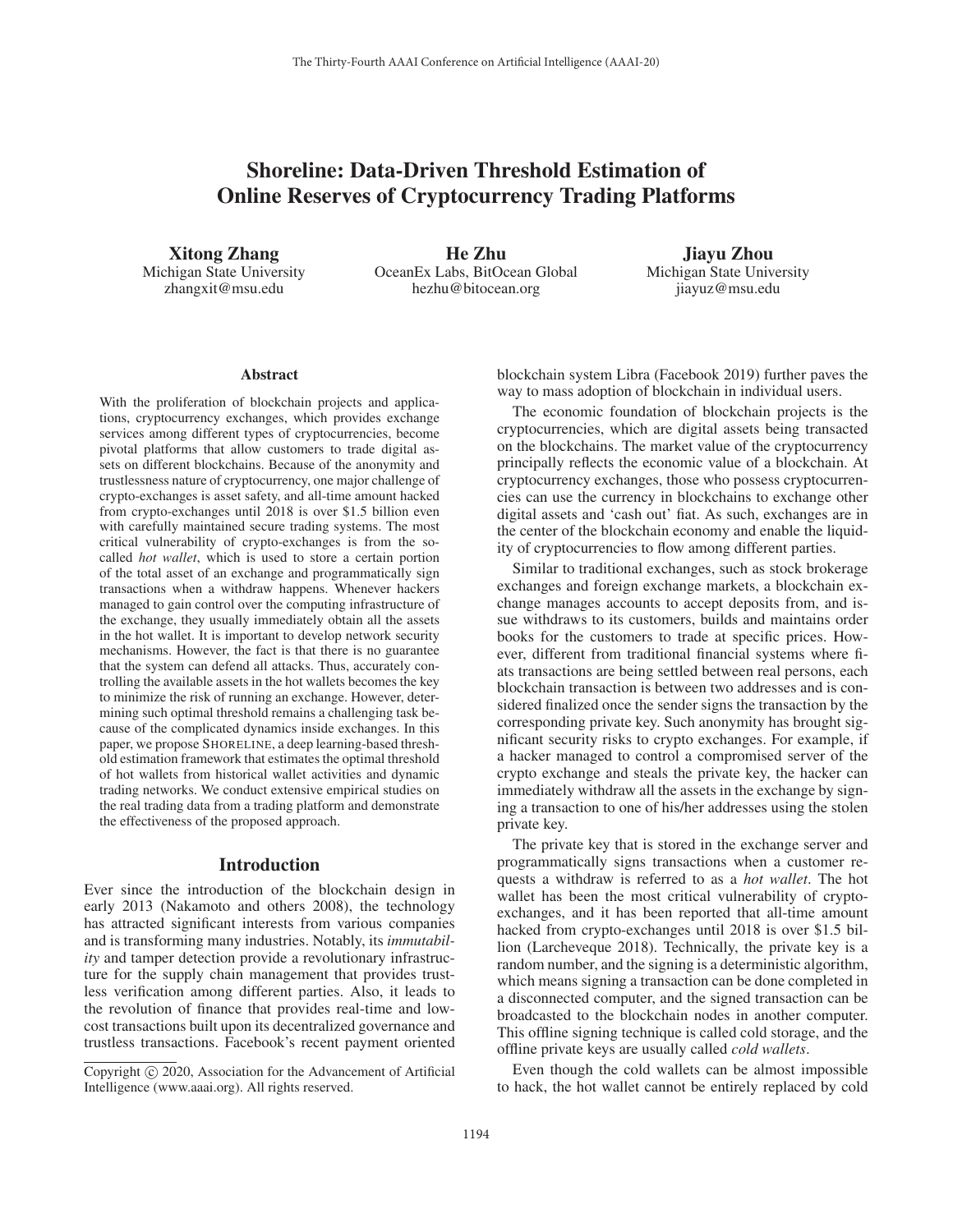wallets: 1) withdraw from cold storage has substantial operational costs, the programmatic withdrawal from hot wallets ensures efficient operations, 2) signing from cold storage increases the exposure of private keys and thus increases systematic risk of getting leaked, e.g., from social engineering. *Thus, one of the popular design of exchanges is to reserve part of assets in the hot wallet for high-frequency trading considering operational efficiency to avoid frequent timeconsuming refilling and store the rest in the cold wallet for security. When the hot wallet is empty, the cold wallet will refill the hot wallet.* It is extremely difficult to defend all attacks with current systems (Singhal and Ou 2017; Ding et al. 2018), especially for online systems like the hot wallet. Due to the existence of system vulnerability, exchanges need to set a threshold to determine how much funds should be reserved in hot wallets to balance theft risk and operational efficiency. The risk should be under control, even when the private keys of the hot wallet are leaked.

In this paper, for the first time, we provide a datadriven framework called SHORELINE to estimate the optimal threshold for a specific exchange, leveraging its historical data using machine learning techniques. There are two major components included as shown in the Figure 1: *a) Dynamic Networks Embedding.* In this component, we embed each cryptocurrency into a low-dimensional vector space temporally, based on the sampled sequences from temporal random walks on dynamic trading networks. *b) Optimal Threshold Estimation.* To estimate the threshold, we combine multiple data modalities from exchanges, such as the historical trading observations, withdraw and deposit history, currency embedding features. The goal is to predict the threshold of optimal reserves by a long-short-term memory network. We conduct extensive empirical studies to demonstrate the efficiency of the embedding method and the effectiveness of SHORELINE on real-world exchange data.

#### Related Work

Cryptocurrency and Exchange Security. A cryptocurrency transaction is a message propagated in the blockchain network signed by the private key of the sender, which specifies the volume of the type of currency transferred to a target address (Bamert et al. 2014). Once the message is signed by the private key, broadcasted to the blockchain, and acknowledged by other blockchain nodes, the transaction is persisted and considered settled, and anyone will not be able to tamper the records. This means when a private key is compromised or stolen, all the funds controlled by the key will be lost. Recently, most of the related works aim at tackling the problem based on encryption algorithms (Goldfeder et al. 2014; Gennaro, Goldfeder, and Narayanan 2016; Ziegeldorf et al. 2018). One recent approach aims at solving the problem from the statistical perspective. In (Jain, Felten, and Goldfeder 2018), the authors proposed a threshold control mechanism on the hot wallet to reduce the number of refilling from the cold wallet to the hot wallet, avoiding exposure expectation of cold wallet private keys during transfer. However, it neglects the operational differences among exchanges. The proposed SHORELINE provides a data-driven approach to enable exchange-specific thresholding, by con-



Figure 1: The overview of the proposed SHORELINE framework for optimal reserves threshold estimation.

sidering historical trading and withdraw/deposit activities in an exchange.

Networks Embedding. There is a burst of embedding methods proposed to transform nodes (Perozzi, Al-Rfou, and Skiena 2014; Grover and Leskovec 2016), sub-graphs (Adhikari et al. 2017; Yanardag and Vishwanathan 2015; Adhikari et al. 2018), and graphs (Narayanan et al. 2017) features into low dimensional vector representations in the *static* condition. One of the popular pipelines is first sampling sequences based on random walks, and then embedding objects by skip-gram (Mikolov et al. 2013), which is a natural language processing model capturing the relation between one word and its co-occurrence context. (Wang, Cui, and Zhu 2016) proposed a deep auto-encoder based embedding method by adjacency matrix reconstruction. (Tang et al. 2015) used a specific embedding objective function combining first-order and second-order embedding similarity. Recent years have witnessed increasing attention to the general embedding of temporal networks (Li et al. 2017; Kumar, Zhang, and Leskovec 2018; Goyal, Chhetri, and Canedo 2018) such as social networks, citation networks, and economic networks. (Mahdavi, Khoshraftar, and An 2018) described a temporal extension of the random walk with skip-gram based embedding approaches. (Goyal et al. 2018) extends (Wang, Cui, and Zhu 2016) by introducing Net2WiderNet (Chang et al. 2015) tackling the appearance of new nodes. In (Li et al. 2018), a deep neural network with gated recurrent units is built to capture the changing trend of the adjacency matrix for the link prediction task. In this work, we propose an effective method to embed trading activity network, which is shown to greatly improve the threshold estimation performance.

## Dynamic Networks Embedding

One cryptocurrency trading pair is two exchangeable digital currencies following a temporal rate. For example, BTC/VET pair represents the exchange relations between BITCOIN (Grinberg 2011) and the VECHAIN cryptocurrency. In one specific exchange, the amount of BTC is defined as trading volume  $v$ , and the amount of VET is defined as trading funds  $f$ . Formally, one trading pair at time  $t$  between currency i and j is defined as  $p_{ij}^t = (v_i^t, f_j^t)$ . A trad-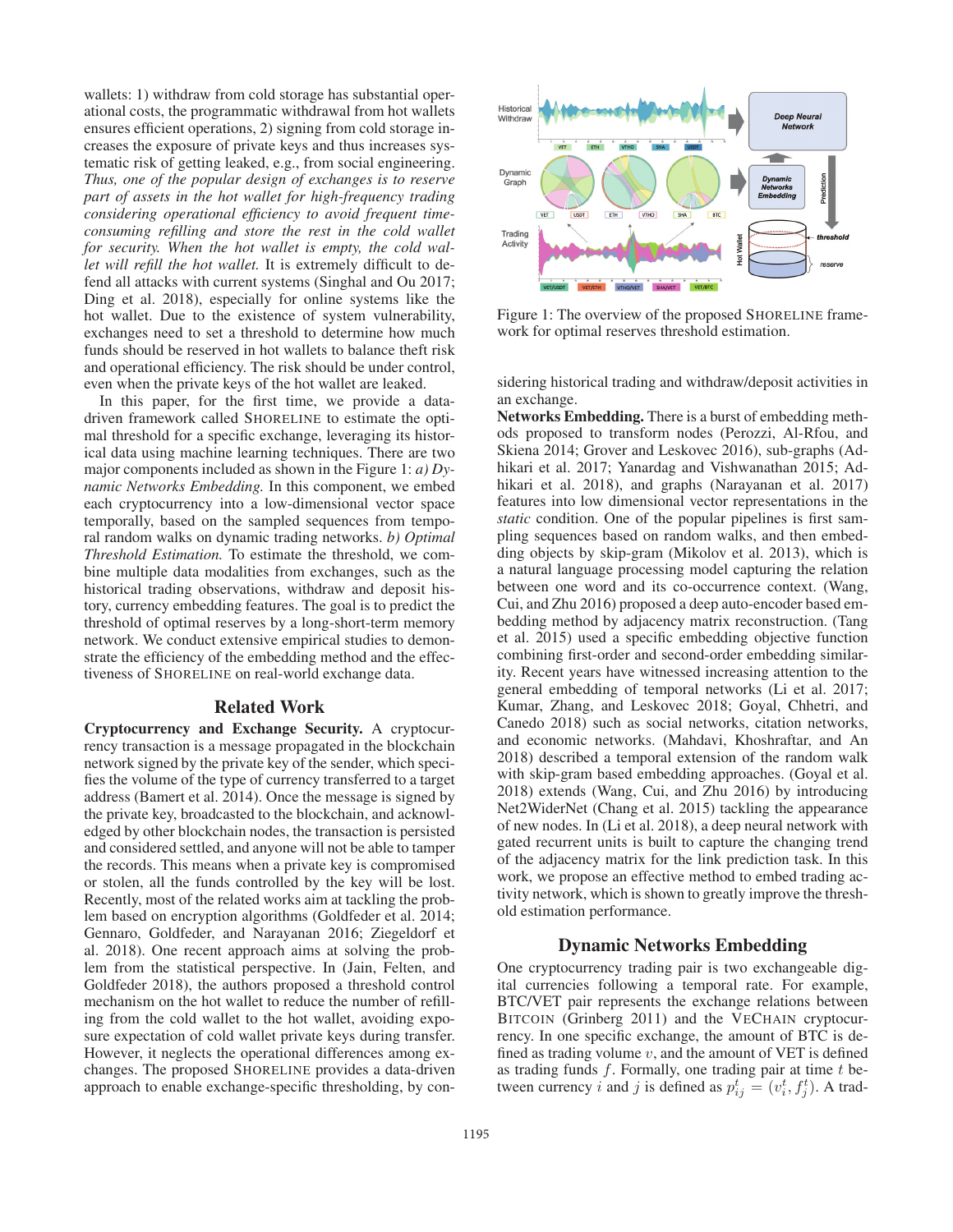

Figure 2: Inputs of neural networks for dynamic embedding.

ing network  $G_t$  at time t is constructed by all trading pairs with their associated currencies. The temporal network can be considered as the collection of snapshots at different time  $G = \{G_{t_0}, G_{t_1}, \ldots, G_{t_n}\}.$ 

The temporal trading network keeps evolving as time goes on. The fluctuation of the market transitions will further affect users taking different actions, including deposit and withdrawal. In this section, we demonstrate our embedding approach for temporal networks to capture the evolution of digital currency transitions. We first sample a series of node (digital currency) sequences following the trading history from the temporal trading network constructed by the historical trading pairs and learn the contextual embedding of each digital currency based on deep neural networks.

#### Temporal Random Walk

It is a conventional approach to acquire the structural characteristics of a graph based on sampled nodes sequences by random walks (Sarkar and Moore 2011). Recently, the random-walk-based node embedding becomes prevalent and well-explored due to its low calculation complexity for static graphs (Perozzi, Al-Rfou, and Skiena 2014; Grover and Leskovec 2016). In order to extend the static embedding to dynamic embedding, it is necessary to design a temporal random walk strategy sampling nodes temporally to capture dynamic patterns.

We demonstrate our temporal walk procedure in Figure 2. The temporal random walk sequence is  $1_{t_0} \rightarrow 2_{t_0} \rightarrow 2_{t_1} \rightarrow$  $5t_1 \rightarrow 5t_2 \rightarrow 4t_2$ . The temporal random walk requires a potential temporal transition from one node at a specific time step to nodes in the future. The temporal edges connect snapshots at different time steps together as an integrated graph. We create directed temporal edges from historical nodes to their future states between adjacent snapshots with weights derived based on adjacency considering chronology. Formally, we define the weight of one temporal edge as:

$$
weight_{n_t \to n_{t+1}} = \gamma \sum\nolimits_{(n_t, j) \in G_t} adj(n_t, j),
$$

where  $\gamma \in (0, 1]$ ,  $n_t \in G_t$ , and  $n_{t+1} \in G_{t+1}$ . The weight of the edge from node  $n_t$  to  $n_{t+1}$  is proportional to the weight summation of edges with  $n_t$  as one endpoint, which means that there is an assigned probability to walk through  $n_t$  to its adjacent future state.



Figure 3: Illustration of contextual node embedding.

After temporal integration, we can adopt random walk strategies for static graphs (Grover and Leskovec 2016) as temporal random walks. Let  $n_i$  denote  $i_{th}$  node in the walk, starting at  $n_0$ . Then generation probability distribution of nodes  $n_i$  can be defined as:

$$
\Pr(n_i = x \mid n_{i-1} = k, n_{i-2} = u) = \beta_{pq}(u, x) \frac{g_{kx}}{Z},
$$

$$
\beta_{p,q}(u, x) = \begin{cases} 1/p, \text{ if } d_{ux} = 0\\ 1, \text{ if } d_{ux} = 1\\ 1/q, \text{ if } d_{ux} = 2 \end{cases}
$$

where  $g_{vx}$  is the weight of edge  $(k, x)$ ; Z is a normalizing constant;  $d_{ux}$  is the shortest distant between u and x; p and q are two parameters for the random walk preference.

The weight  $g_{kx}$  is assigned based on the trading information, which is proportional to trading volume  $v$ . It can be defined as:

$$
g_{kx} = v_{k,x} / \sum_{j \in \text{adj}(k)} v_{k,j},
$$

where  $j$  is all currency can be exchanged with currency  $k$ .

The inputs of embedding are obtained by element wise summation of time encoding and node encoding indicating the temporal location of each sampled node as shown in Figure 2, where both encodings are trainable linear transformations.

#### Contextual Embedding

In previous node embedding methods (Grover and Leskovec 2016; Wang, Cui, and Zhu 2016), nodes are embedded based on the co-occurrence pairs from sampling inspired by WORD2VEC (Mikolov et al. 2013). The embedding from these approaches preserve first- and second-order proximity (Zhang et al. 2018), but ignore the local structure. It is acceptable for the original WORD2VEC to embed words without considering the local order, since the distance could vary between two related words with different expression preferences. For example, the meaning is the same of sentences "I have a cute cat," and "I have a cat, and it is cute." The order and distance are different of sense related word "cute" and "cat" in the two sentences. It is easy to find similar sentences with same meaning but different structures out of a given training dataset. The embedding without considering the local structures benefits from the flexible language structure. However, such freedom can not be achieved by random walks once the graph is given. Therefore, it is important to consider the local structure in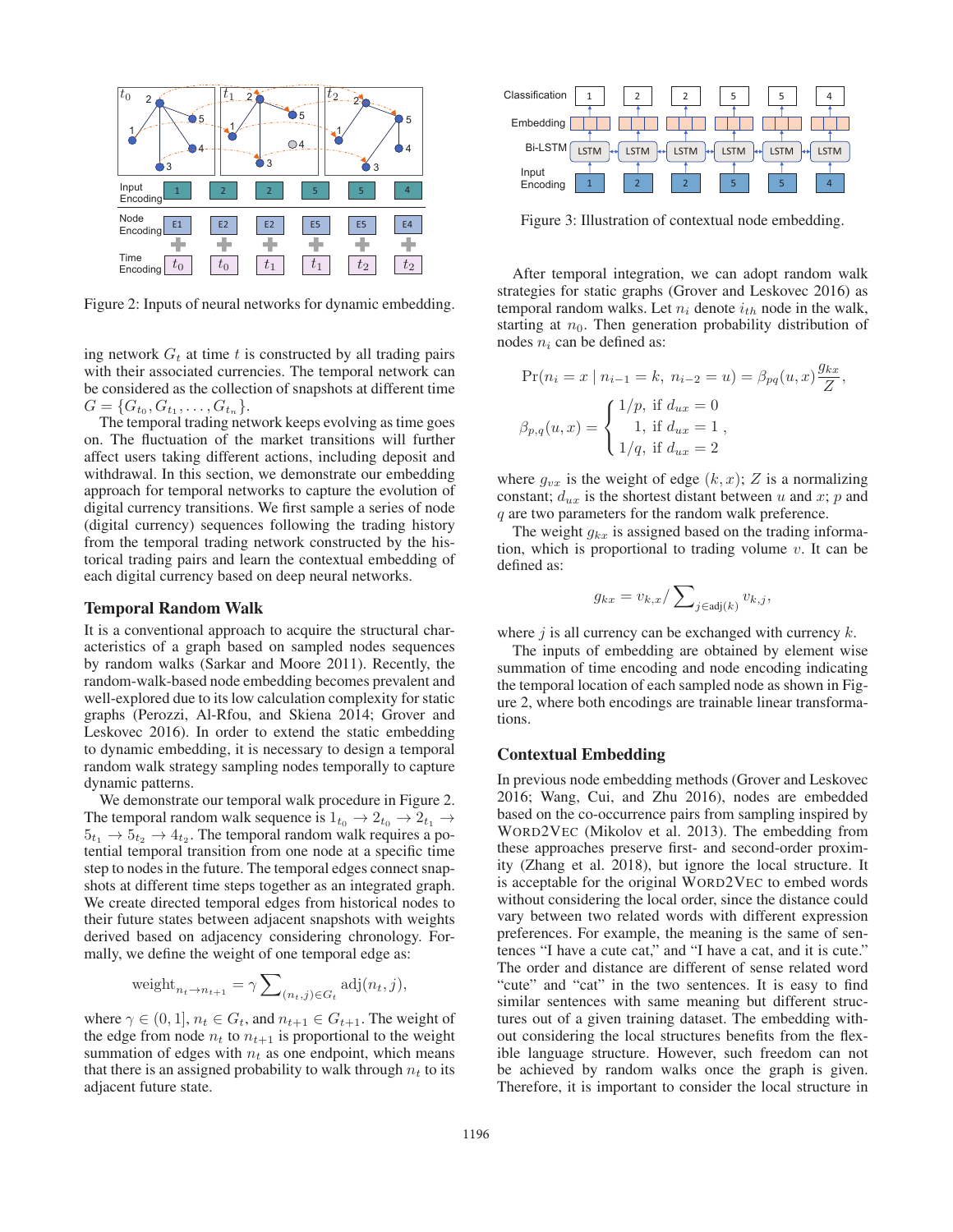the node embedding, which is usually neglected by previous work. In this paper, we use Bidirectional LSTM (Bi-LSTM) embedding nodes fusing features from its neighbors based on temporal random walk sequences to capture the graph structure from both spatial and temporal dimensions inspired by its successful applications in natural language process (NLP) tasks recently (Peters et al. 2018; Devlin et al. 2018).

As in Figure 3, given a sequence of sampled currency nodes from temporal random walks  $(v_0, v_1, \ldots, v_n)$ , a forward LSTM models the probability of the sequence by the probability production of  $v_i$ ,  $0 \le i \le n$ , which is determined by the occurrence of its preceded nodes  $(v_0, \ldots, v_{i-1}),$ 

$$
\overrightarrow{\Pr}(v_0,\ldots,v_n)=\prod_{i=0}^n\Pr(v_i|v_0,\ldots,v_{i-1}).
$$

Similarly, a backward LSTM captures the context features in the opposite direction,

$$
\overleftarrow{\mathrm{Pr}}(v_0,\ldots,v_n)=\prod\nolimits_{i=0}^n\mathrm{Pr}(v_i|v_{i+1},\ldots,v_n).
$$

For simplicity, we use  $\overrightarrow{\Pr}(v_i)$  and  $\overleftarrow{\Pr}(v_i)$  to indicate the modeling probability based on forward and backward contexts. Consequently, we design a deep neural network based on Bi-LSTM modeling the probability of one sequence by context from both sides of  $v_i$  jointly by maximizing the following objective:

$$
\sum\nolimits_{i=0}^n \log \overrightarrow{\Pr}(v_i; \theta_x, \overrightarrow{\theta_{\mathcal{F}}}, \theta_S) + \log \overleftarrow{\Pr}(v_i; \theta_x, \overleftarrow{\theta_{\mathcal{F}}}, \theta_S),
$$

where  $\theta_x$  represents the trainable parameters for time encoding and node encoding;  $\theta_S$  represents the trainable parameters of one fully connected layer with the Softmax activation function to classify the learned embedding, the hidden states of Bi-LSTM units, into one-hot node ID;  $\overrightarrow{\theta_F}$  and  $\overleftarrow{\theta_F}$ are trainable parameters for two direction LSTM layers.

The hidden states at each time step of Bi-LSTM are extracted as the embedding of each node with high-order information from its surrounding context. One node might have different embedding features in different contexts, so we take the mean of all embeddings.

#### Reserves Threshold Estimation

Trading histories include wealthy market fluctuation patterns, which motivate users to adopt different operations for profit. Two more time series are taken into account in this component, the raw historical records from the hot wallet including withdraws and deposits, and trading histories, including trading volume and funds details. Consequently, we design a deep neural network to estimate optimal reserves threshold combining different time-series and embedding features. Each sequence is fed into an individual LSTM branch first and then fused by one fully connected layer to get the threshold estimation.

We now introduce the problem setting of this paper:

Reserves Threshold Estimation. For an online hot wallet of an exchange with potential unobserved secure defects, given the trading history of pairs  $\{p_{ij}^{t_0}, \ldots, p_{ij}^{t_n}\}$ , the withdraw and deposit history  $\{w_i^{t_0}, \ldots, w_i^{t_n}\}$  and  $\{d_i^{t_0}, \ldots, d_i^{t_n}\}, i, j \in$ 

C, the objective is to predict the optimal threshold  $\mu_i$  which is the maximum reserve of currency  $i$  in the hot wallet to balance the potential loss due to the compromise of hot wallet private keys and operational efficiency, where  $C$  is the set of all supported trading pairs of the crypto-exchanges. The unobserved secure defects exist in most cases, otherwise it is unnecessary to develop the offline cold wallet anymore.

Objective Function. The output of the estimation framework is the thresholds of the hot wallet. Ideally, the lowest  $\hat{\mu}$ can be assigned as the net withdraw amount  $nw$ . However, as the threshold grows higher, the potential theft risk also becomes higher when malicious third parties compromise the hot wallet. In other words, when the actual net withdraw amount is low, we could set a relatively higher threshold to satisfy potential accident demands. On the contrary, the threshold should be lower than the actual demands when the net withdraw volume is too high, even it will lead to more time-consuming refilling operations transferring assets from cold wallet to hot wallet. We now define the loss function of threshold estimation at a specific time given one sample:

$$
\mathcal{L} = \sum_{i} \text{ReLU}(nw_i - \hat{\mu}_i)^2 + \alpha \hat{\mu}_i^2,
$$

where  $nw_i = \text{ReLU}(w_i - d_i)$ ,  $\text{ReLU}(x) = \max(0, x)$ ,  $w_i$ and  $d_i$  are withdraw and deposit amounts of currency i. The objective function combines both security and operational efficiency considerations. The first component means that the operation cost emerges if the net withdraw amount is higher than the estimated threshold  $\hat{\mu}_i$ . The second component represents the security concern that all currencies retain online are risky to be stolen. The coefficient  $\alpha$  is set to balance the loss from both situations. If  $\alpha = 0$ , then the loss from vicious attacks would not be taken into account, which means that one can preserve infinity amount of currency on the hot wallet, and the cold wallet is no longer needed.

#### Evaluation of Networks Embedding

In order to illustrate the efficiency of our proposed architecture, we start from comparing the dynamic embedding architecture with other baselines by three general datasets, which are usually evaluated by other embedding methods:

IA-Radoslaw-Email (Michalski, Palus, and Kazienko 2011) is a network describing internal email communication among employees of a company. The nodes represent employees and edges represent individual emails between two users. There are 167 nodes and 82.9k temporal edges recorded in total, and the period is 271 days.

Fb-Forum (Opsahl 2011) is a Facebook-like forum network extracted from an online community recording the users' broadcasting activates to groups in the forum. The period is 164 days with 899 nodes and 33.7k edges.

Fb-Messages (Opsahl and Panzarasa 2009) records the temporal messages among members of a Facebook-like online community. The time span is 164 days with 1.9k nodes and 59.8k edges in 216 days.

The three datasets are collected from communication networks, that can also be thought as the more general cases of the trading graph. Each communication can be considered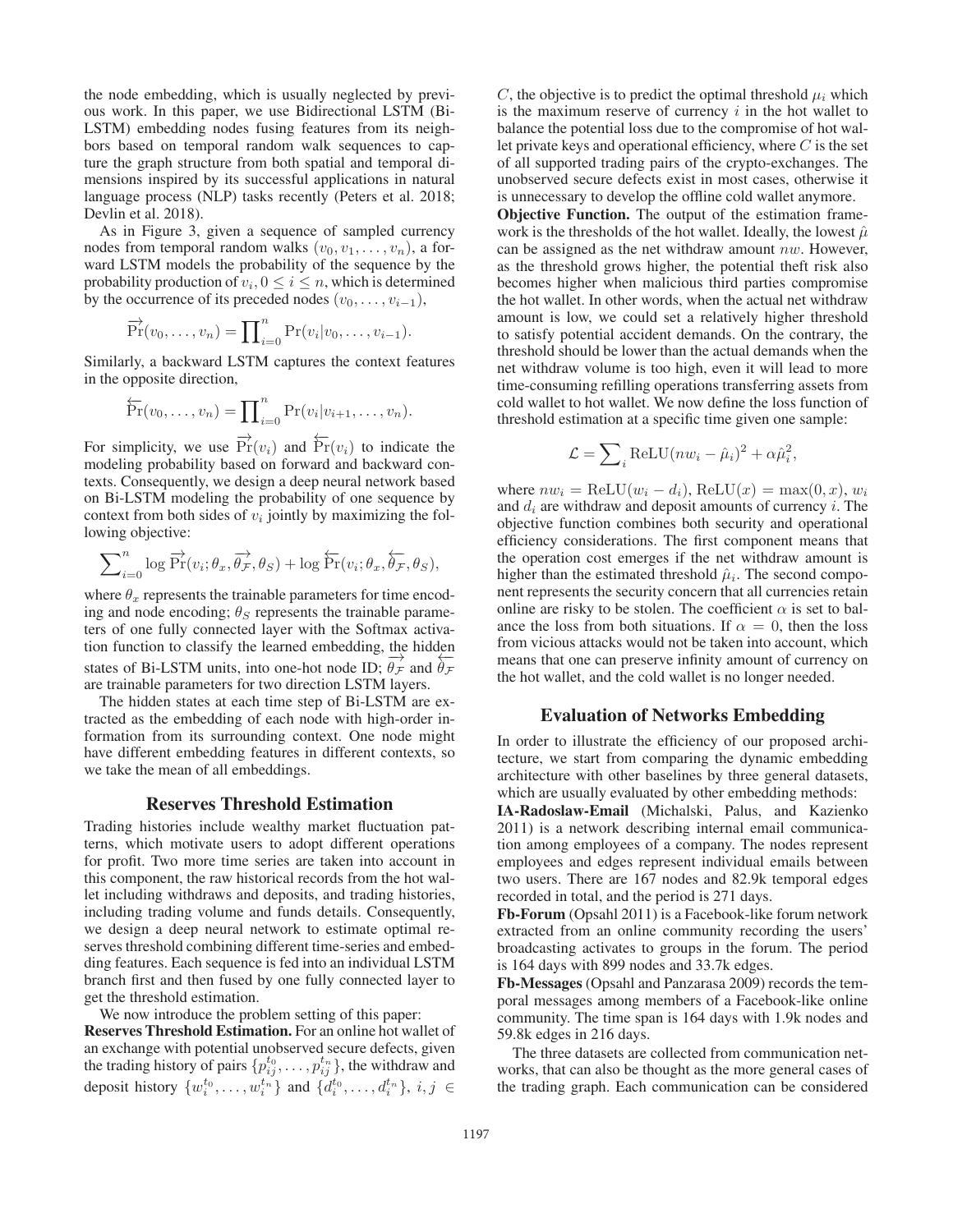| Dataset     | IA-Radoslaw-Email |       |       |              |       |       | Fb-Forum |       |       |       |       |       | Fb-Messages |       |       |       |       |       |
|-------------|-------------------|-------|-------|--------------|-------|-------|----------|-------|-------|-------|-------|-------|-------------|-------|-------|-------|-------|-------|
| Snapshot    |                   |       |       |              |       | mean  |          |       |       |       |       | mean  |             |       |       |       |       | mean  |
| Deepwalk    | 0.793             | ገ ጸ29 | ).823 | 0.830        | 0.810 | 0.817 | 0.793    | 781   | 0.788 | 0.826 | 0.730 | .785  | 0.796       | 1.67  | ን 703 | 0.667 | 0.690 | 0.707 |
| node2vec    | 0.81              | 0.844 | ).856 | 0.860        | 0.828 | 0.840 | 0.805    | 0.803 | 0.805 | 0.830 | 0.756 | 0.800 | 0.822       | 0.735 | 0.721 | 0.671 | 0.729 | 0.736 |
| dynnode2vec | 0.848             | 0.829 | ).843 | 0.832        | 0.806 | 0.832 | በ 792    | 738   | 0.730 | 0.737 | 0.724 | 744   | 0.736       | 0.664 | 0.663 | ን 589 | 0.664 | 0.663 |
| <b>SDNE</b> | 0.755             | 0.768 | 1.765 | .137         | 1778  | 0.76  | 0.759    | 750   | 0.800 | 0.788 | 0.792 | 0.778 | 0.764       | 0.746 | 0.798 | 0.781 | 0.756 | 0.769 |
| DynEmb      | 0.750             | በ 753 |       | $75^{\circ}$ | 0.781 | 0.762 | 0.754    | .770  | 0.793 | 0.776 | 0.783 | 0.775 | በ 773       | 0.724 | በ 791 | በ 785 | 0.74  | 0.764 |
| GRUEmb      | 0.827             | 0.82  | ገ.844 | 0.809        | 0.793 | 0.819 | 0.839    | 0.817 | 0.836 | 0.803 | 0.804 | 0.820 | 0.752       | 9.684 | 0.770 | 0.686 | 0.774 | 0.733 |
| <b>LSTM</b> | 0.895             | 0.901 | 0.906 | 0.914        | 0.873 | 0.898 | 0.904    | 0.882 | 0.870 | 0.907 | 0.902 | 0.893 | 0.779       | 0.797 | 0.769 | 0.787 | 0.801 | 0.787 |
| LSTM_TW     | 0.901             | 0.909 | ).897 | 0.909        | 0.908 | 0.905 | 0.916    | 0.911 | 0.905 | 0.921 | 0.926 | 0.916 | 0.833       | 0.812 | 0.816 | 0.843 | 0.837 | 0.828 |

Table 1: AUC scores of link prediction task. The best performance is highlighted.

one transaction from one currency to the other one. Moreover, the communication frequency could change drastically like the trading network.

#### Baselines

Architectures based on the skip-gram (Mikolov et al. 2013):

- Deepwalk. (Perozzi, Al-Rfou, and Skiena 2014) It is a conventional embedding method for static graphs. The node representation is attained based on a skip-gram neural network trained with sequences from random walks.
- node2vec. (Grover and Leskovec 2016) It is the general extension of DeepWalk. Two parameters  $p$  and  $q$  are used to control the preference of random walks.
- dynnode2vec. (Mahdavi, Khoshraftar, and An 2018). It is the extension of node2Vec from static graphs to temporal graphs. Compared with node2vec, the model is focus more on the latest snapshot when graphs changes drastically.

Architectures based on the deep auto-encoder:

- **SDNE.** (Wang, Cui, and Zhu 2016) SDNE is a deep embedding method for static graph embedding considering the first-order and second-order similarity.
- DynGEM. (Goyal et al. 2018) DynGEM can be considered as a temporary extension of SDNE by introducing (Chang et al. 2015) to handle the growth of the graph.
- GRUEmb. (Li et al. 2018) The network is proposed with the supervised link prediction task by the gated recurrent units.

Here are our proposed architectures:

- LSTM. This is the simplified version of our proposed embedding method. One Bi-LSTM layer for nodes embedding is implemented without temporal random walks using the same random walk samples of node2vec.
- LSTM\_TW. The contextual embedding architecture with one Bi-LSTM layer for nodes embedding based on the node sequences sampled temporal random walks.

In the following evaluation task, nodes are embedded into 128 dimension vectors. All hyper-parameters are tuned by grid-search.

#### Link Prediction

The link prediction task is used to evaluate if the embedding method can capture temporal patterns from historical observations. The architecture is first trained given a series of historical network snapshots  $\{G_0, G_1, \ldots, G_t\}$ . We further train

a logistic regression model to detect if an edge  $e \in G_{t'}$  exists using the embedding based on observations from previous  $n$ snapshots, where  $t' > t$ . The edges which exist in  $G_{t'}$  are set with label 1, and the same amount of negative edges are sampled randomly. We hold out 75% of samples from  $G_{t'}$ for training a logistic regression model and the rest for testing. The area under curve (AUC) is the evaluation metric. We have five snapshots for training,  $n = 5$ , and the rest 5 snapshots for testing. Only the best performance is reported with various edge representations based on different combination of node features (Grover and Leskovec 2016). The AUC scores of all testing snapshots are shown in Table 1. We have the following observations:

- The proposed contextual embedding architectures LSTM achieves better performance than baselines, which supports our claim that the local contextual order is critical during embedding.
- The LSTM\_TW outperforms simple LSTM without temporal random walking, achieving the best performance. It proves that sampled sequences from the proposed temporal random walk contain wealthy temporal information.
- The performance of baselines based on the deep learning auto-encoder can not beat the simple structure Deepwalk, including SDNE, DynEmb, and GRUEmb. It probably because the embedding non-linearity is too high to be utilized by downstream models such as the logistic regression due to the complex encoding structure. The desired embedding features should be superficial enough to be exploited by other models. It also motivates us to design the LSTM\_TW decoding the embedding feature at the last layer by a simple dense classifier.

Based on the link prediction task, we show that the proposed LSTM TW can achieve the best performance on general social communication datasets compared with other baselines. Thus, we further apply it in embedding cryptocurrencies, which can be considered as a special social network.

# Evaluation of Reserves Threshold Estimation

In this section, we first describe the data and the experimental settings and then show the effectiveness of our proposed architecture. At last, we finish two case study to analyze the performance qualitatively.

Our real trading history and the withdraw deposit records are obtained from a real anonymous crypto-exchange to avoid privacy leaking from 12/20/2018 to 5/11/2019. The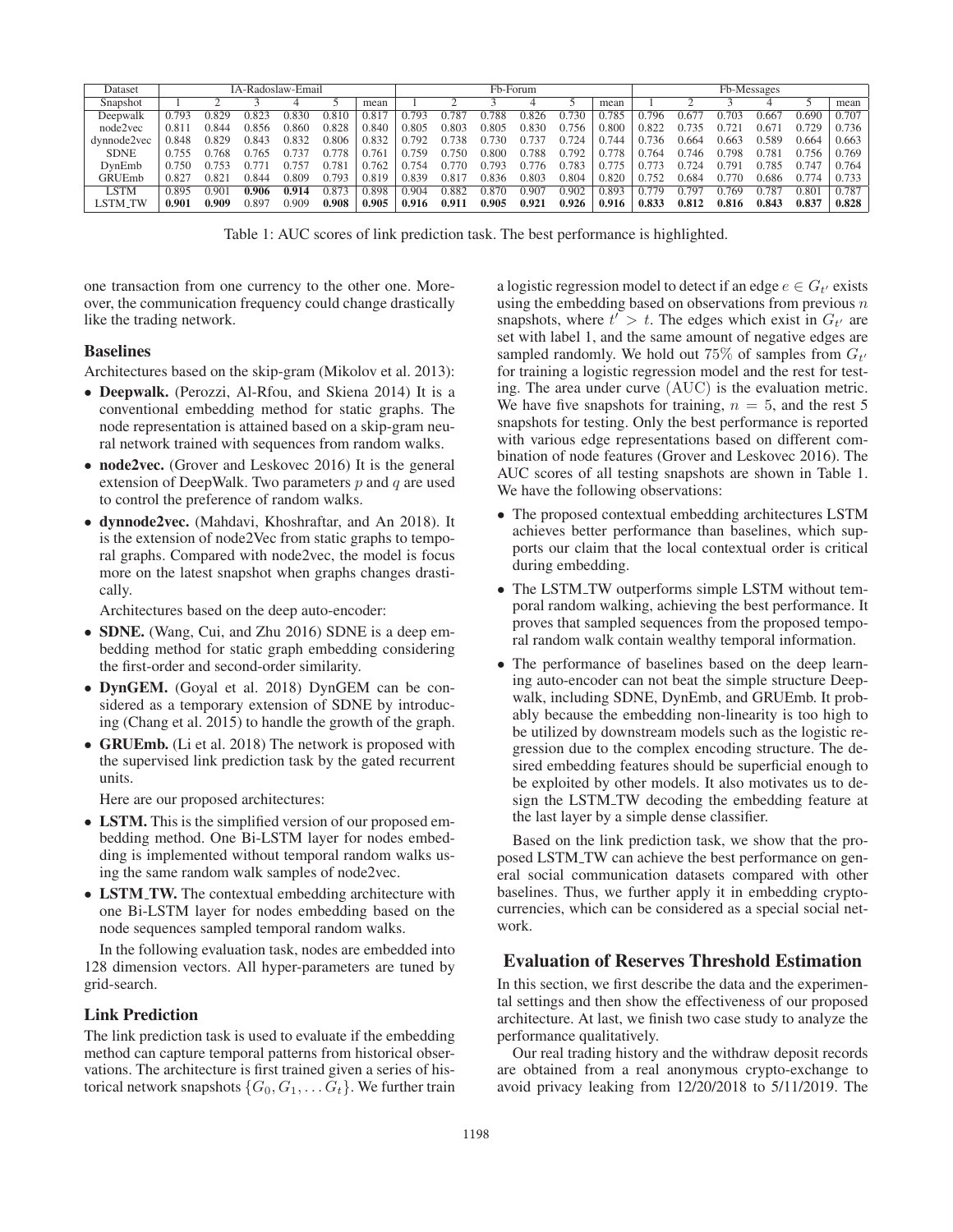

Model Period  $\alpha = 10$   $\alpha = 5$   $\alpha = 3$   $\alpha = 0.1$   $\alpha = 0.01$ <br>1 0.517 0.275 0.177 0.037 0.032 HA 1 0.517 0.275 0.177 0.037 0.032<br>2 0.697 0.379 0.252 0.068 0.062  $\begin{array}{c|cccccc}\n2 & 0.697 & 0.379 & 0.252 & 0.068 & 0.062 \\
3 & 0.838 & 0.455 & 0.302 & 0.080 & 0.073\n\end{array}$ 3 0.838 0.455 0.302 0.080 0.073 0.960 0.510 0.330 0.069 0.061<br>0.753 0.405 0.265 0.063 0.057 mean 0.753 0.405 0.265 0.063 0.057 OTE-trade 1 0.739 0.417 0.209 0.035 0.016 2 0.286 0.187 0.153 0.056 0.028 3 0.212 0.193 0.168 0.062 0.027 4 0.206 0.183 0.169 0.046 0.010 mean 0.361 0.245 0.175 **0.050** 0.020 OTE-hist 1 1.085 0.792 0.479 0.036 0.013 2 0.227 0.184 0.148 0.060 0.024 3 0.186 0.181 0.174 0.061 0.019 4 0.180 0.175 0.171 0.055 0.013 mean 0.420 0.333 0.243 0.053 0.017 OTE-emb 1 **0.391** 0.229 0.164 0.036 0.017<br>2 0.294 0.234 0.177 **0.053** 0.025 2 0.294 0.234 0.177 **0.053** 0.025<br>3 0.315 0.273 0.222 0.064 0.027 3 0.315 0.273 0.222 0.064 0.027 4 0.422 0.378 0.226 0.049 0.008 mean | 0.356 0.278 0.197 0.051 0.019 **SHORELINE** 1 0.395 0.220 0.135 0.038 0.016  $\begin{array}{c|cccc} 2 & 0.142 & 0.138 & 0.129 & 0.053 & 0.016 \\ 3 & 0.194 & 0.170 & 0.154 & 0.059 & 0.016 \end{array}$  $\begin{array}{c|cccc} 3 & 0.194 & \textbf{0.170} & \textbf{0.154} & \textbf{0.059} & \textbf{0.016} \\ 4 & 0.227 & 0.179 & \textbf{0.156} & 0.051 & 0.013 \end{array}$  $\begin{array}{cccc} 0.179 & 0.156 & 0.051 & 0.013 \\ \hline 0.177 & 0.143 & 0.050 & 0.015 \end{array}$  $mean$  0.240 0.177

Figure 4: The trading graph constructed by trading pairs.

Table 2: The table shows the loss metrics  $\mathcal E$  based on different  $\alpha$ . The best results are highlighted.

available trading pairs are illustrated in Figure 4. We use historical trades of six days to predict the threshold of the further one day. The daily trading history is used to construct one snapshot of the temporal trading graph. We aggregate 6 hours of exchange records as one observation due to the sparsity problem. Also, we only use nodes 7 to 10 in the embedding step during temporal random walk because they are involved late and lack of observations. Several snapshots are shown in the Figure 1, we remove the real number to avoid commercial secrets disclosure. The threshold is estimated for maintaining the security and operational efficiency for the next day, because updating threshold frequently suggests high operation cost and high private key leakage risk of cold wallets. Thus, we use the mean of the net withdrawal in the next 24 hours as the reference value during training.

#### Performance Comparison

All records are divided into five periods chronologically. We use  $t_{th}$  period for training and testing on  $(t+1)_{th}$  period with initialized weights from  $(t - 1)$ <sub>th</sub> period if available. The embedding dimension is 2 because we only have 10 cryptocurrencies. The random walk length and number starting from each currency node are 10.

Evaluation Metrics. The first order objective function is used as the evaluation metrics,

$$
\mathcal{E} = \frac{1}{n} \sum_{i=0}^{n} \sum_{j=0}^{c} \text{ReLU}(nw_{ij} - \hat{\mu}_{ij}) + \alpha \hat{\mu}_{ij},
$$

where *n* is the sample size, *c* is the currency number,  $\alpha \in$  $\{10, 5, 3, 0.1, 0.01\}$  denotes different levels of concerns for hot wallet security.

Here are the comparison models to fully evaluate each component of the framework.

Historical Mean (HA). The historical mean of net withdraws is used as the estimated threshold.

OTE-hist. One LSTM layer with 32 units is applied with only historical net withdraws as its input.

OTE-emb. Based on OTE-hist, the other LSTM layer with 32 units is applied to handle the temporal vectors of digital currencies' embedding.

OTE-trade. It is the architecture with 3 LSTM layers with 64, 32 and 8 units to capture patterns in raw historical trading records of all trading pairs.

SHORELINE. The final optimal reserves threshold estimation framework combines all the above features and architectures by a dense layer. The dropout of 0.5 is used to avoid possible over-fitting problem since more features are considered as inputs.

The testing results are listed in Table 2. The SHORELINE can achieve the best testing performance under different security concerns  $\alpha$ . The performance of OTE-trade is only slightly better than the historical mean, although the temporal trading networks for embedding are also derived from the trading history. It further shows the effectiveness of our proposed embedding methods. In general, as  $\alpha$  becomes smaller, the loss  $\mathcal E$  also becomes lower as Table 2.

#### Case Study: Effectiveness of  $\alpha$

Here we present several cases for the better understanding of our proposed framework in Figure 5. We compare the estimation results with one baseline OTE-hist, which only cooperate the net withdraw history to illustrate the effectiveness of the features from trading pairs. In general, the lower  $\alpha$  is, the more the crypto-exchange values the operational efficiency by reserving more funds in online hot wallets to meet the withdraw demands. The online reserves decrease significantly when  $\alpha$  becomes large meaning that security is the preliminary concern. In both situations, the SHORE-LINE framework can estimate the precise threshold, balancing both the security and operational efficiency of a cryptoexchange. The cases can be divided into two groups. 1) The threshold is higher than the average net withdrawal, when  $\alpha$ is low, including currency  $\#2$ ,  $\#3$ ,  $\#4$ , and  $\#5$ . Note that the threshold is set for the next 24 hours, there is no guarantee that the demand can always be satisfied immediately given the mean net withdrawal amount. A higher amount of currency is usually desired to meet the accident significant withdraw if the system is secure. 2) The threshold is always lower than the mean of net withdrawal, such as currency  $#1$ and  $\#6$ . It is reasonable to estimate a low threshold when  $\alpha$ is relatively large. As  $\alpha$  grows, the withdrawal requirement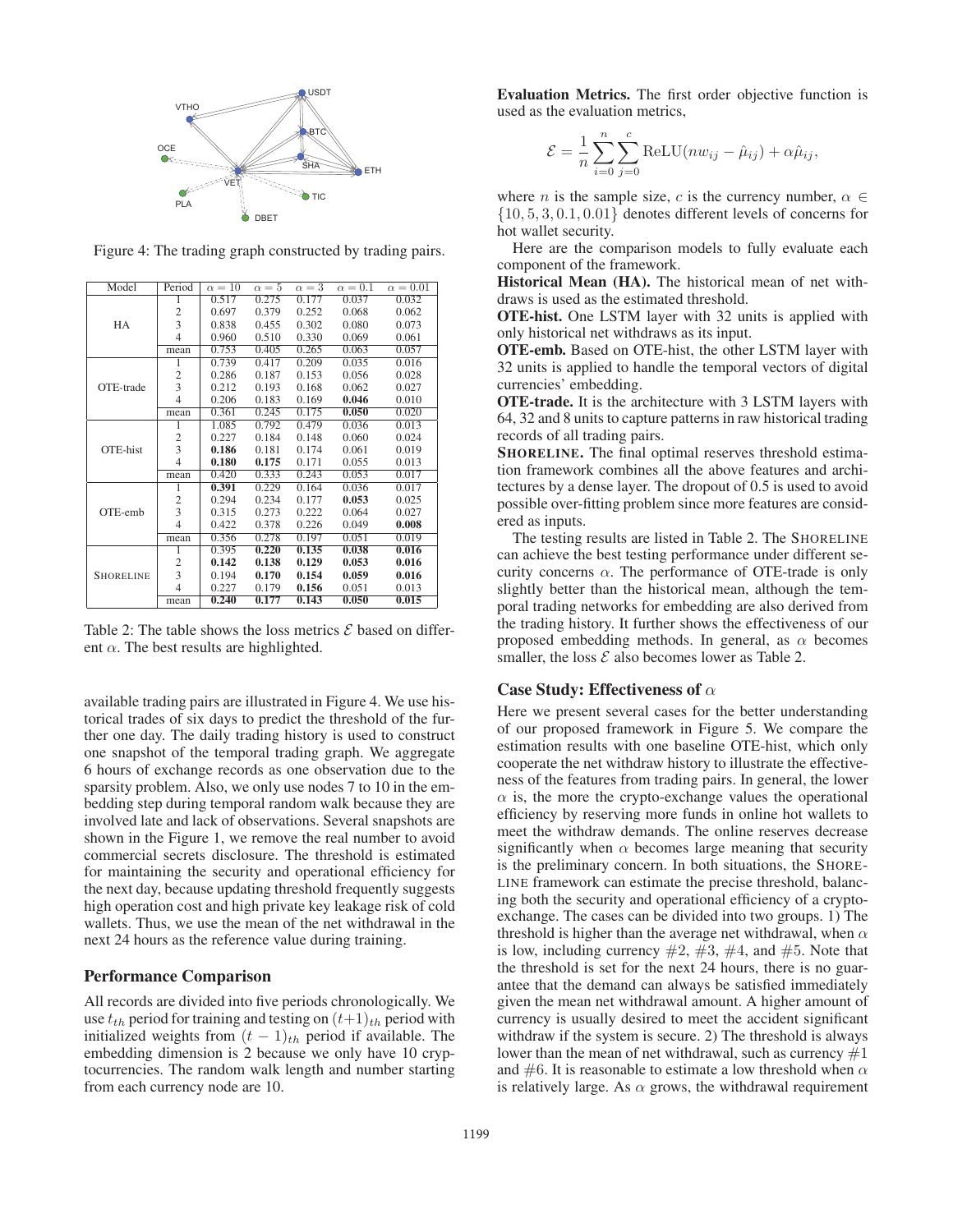

 $\alpha$ (weight for security concerns) -  $\mathcal{E}$ (evaluation metrics) - T(threshold prediction)

Figure 5: The chart shows different cases of different currencies. The net withdrawal is the mean amount in 24 hours.

should not be satisfied by the pre-deposits in the hot wallet when the demand is too high. It is beneficial to minimize the loss if the system is corrupted.

## Case Study: Theft Risks.

We further test the proposed SHORELINE given  $\alpha$  by potential theft risks. We apply the threshold estimation framework on the currency  $#1$  based on the collected withdrawal and deposit history, which is the core currency of the exchange connecting with all the others. At first, the hot wallet is filled as the prediction threshold for high-frequency trading. When the reserve exceeds the threshold, the extra is transferred to the cold wallet. The cold wallet refills the hot wallet to the new estimated threshold, once the hot wallet is empty. In general, one exchange can afford one time of regular refill from the cold wallet to the hot wallet every day. Thus, we set  $\alpha = 0.1$ , where only a few unexpected refills will occur due to accident massive withdraws. The probability of unexpected refill is less than 5% per day for all models. We don't compare the performance of HA here because the probability is too high, which is around 50%. We compare the models based on two metrics, integration and surplus. The integration is the summation of currency hourly existing in the hot wallet in a day on average. The surplus is the average unnecessary currency remaining in the hot wallet after one day's trading. A higher integration value indicates that the currency exposes online for a longer time. And a higher surplus value represents more unused funds are reserved in the hot wallet. Therefore, the higher the two values are, the higher loss probably occurs if the system is compromised. Based on Figure 6, SHORELINE achieve the lowest integration and surplus values compared with other architectures, which means that the estimated threshold is efficient to balance theft risks and operational efficiency.



Figure 6: Risks comparison of different models,  $\alpha = 0.1$ .

## Conclusion and Future Works

In this paper, we utilized trading history to estimate the reserves threshold of the online hot wallet for a cryptoexchange. We propose a new dynamic networks embedding method for temporal trading networks. Then we propose SHORELINE combining the embedding features and withdraw deposit history to estimate the final threshold. We conduct extensive experiments on the real dynamic networks and trading data to demonstrate the effectiveness of the proposed framework. In this paper, we only evaluate the proposed framework on the small- and middle-sized temporal graphs, since the size of trading networks are usually small. It could be an interesting extension if our embedding architecture could be applied to the large scale networks embedding such as social networks. Also, the embedding component and the threshold estimation component are trained separately. The performance could be improved if the proper combination of the two parts could be involved such as multi-modal learning algorithms. It is critical for finial scientists to make safe decisions if the meaning of the learned features is clear, and thus the feature interpretability is also a promising extension.